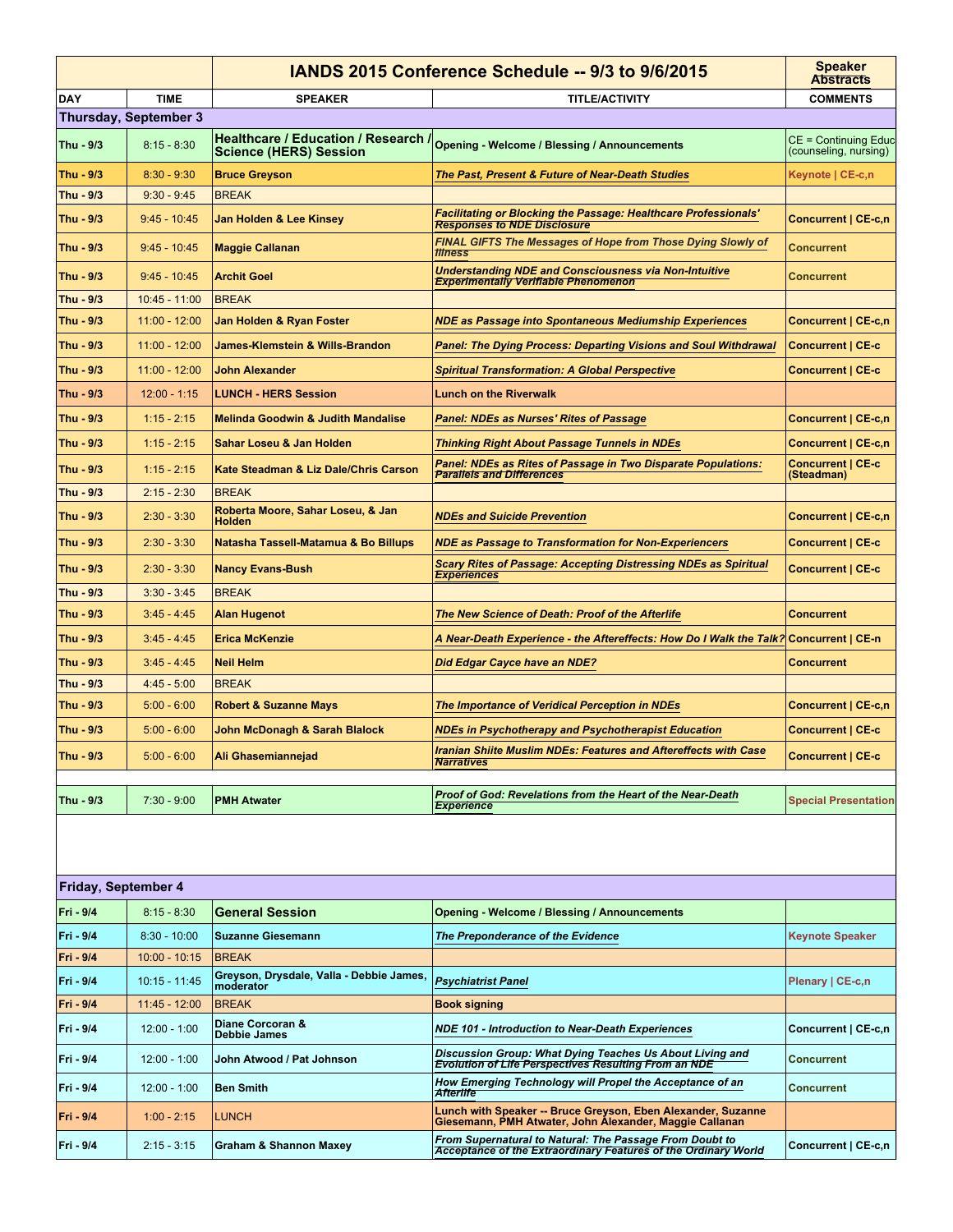|            |                       | IANDS 2015 Conference Schedule -- 9/3 to 9/6/2015 |                                                                                                                                                                                | <b>Speaker</b><br><b>Abstracts</b> |
|------------|-----------------------|---------------------------------------------------|--------------------------------------------------------------------------------------------------------------------------------------------------------------------------------|------------------------------------|
| <b>DAY</b> | <b>TIME</b>           | <b>SPEAKER</b>                                    | <b>TITLE/ACTIVITY</b>                                                                                                                                                          | <b>COMMENTS</b>                    |
| Fri - 9/4  | $2:15 - 3:15$         | <b>Krista Gorman</b>                              | The Hero's Journey: NDEs as Rites of Passage                                                                                                                                   | Concurrent                         |
| Fri - 9/4  | $2:15 - 3:15$         | <b>Deirdre DeWitt-Maltby</b>                      | Been There, Done That, Got the T-ShirtNOW What?                                                                                                                                | <b>Concurrent</b>                  |
| Fri - 9/4  | $3:15 - 3:30$         | <b>BREAK</b>                                      |                                                                                                                                                                                |                                    |
| Fri - 9/4  | $3:30 - 4:30$         | Linda Anderson                                    | Animals and the Afterlife                                                                                                                                                      | Concurrent   CE-c,n                |
| Fri - 9/4  | $3:30 - 4:30$         | <b>Bob Good</b>                                   | To found and fund an endowment for the Science of Reincarnation                                                                                                                | <b>Concurrent</b>                  |
| Fri - 9/4  | $3:30 - 4:30$         | <b>Thomas Abraham</b>                             | From Chakras to Vehicles: The Evolution of Consciousness Via the                                                                                                               | <b>Concurrent</b>                  |
| Fri - 9/4  | $4:30 - 4:45$         | <b>BREAK</b>                                      | Body                                                                                                                                                                           |                                    |
| Fri - 9/4  | $4:45 - 6:45$         | Eben Alexander /                                  | <b>Sacred Acoustics Workshop</b>                                                                                                                                               | Workshop                           |
| Fri - 9/4  | $4:45 - 6:45$         | <b>Karen Newell</b>                               |                                                                                                                                                                                |                                    |
|            |                       | <b>Mary Deioma</b>                                | Time Travel, Guided Meditation into the Past                                                                                                                                   | Workshop                           |
| Fri - 9/4  | 4:45 - 6:45           | <b>Christina Tourin</b>                           | Harp Circle -- Extraordinary Musicianship for Everyone                                                                                                                         | Workshop                           |
|            |                       | <b>Roberta Moore</b>                              | <b>Video--Love Never Dies</b>                                                                                                                                                  |                                    |
| Fri - 9/4  | $8:00 - 10:00$        | <b>Robert Neal Marshall &amp; Yvonne</b>          |                                                                                                                                                                                |                                    |
|            |                       | <b>Sneeden</b>                                    | <b>Documentary--Back from the Light</b>                                                                                                                                        |                                    |
|            |                       |                                                   |                                                                                                                                                                                |                                    |
|            |                       |                                                   |                                                                                                                                                                                |                                    |
|            | Saturday, September 5 |                                                   |                                                                                                                                                                                |                                    |
| Sat - 9/5  | $8:15 - 8:30$         | <b>General Session</b>                            | <b>Opening and Announcements</b>                                                                                                                                               |                                    |
| Sat - 9/5  | $8:30 - 10:00$        | Anita Moorjani                                    | <b>The Gift of Life</b>                                                                                                                                                        | <b>Keynote Speaker</b>             |
| Sat - 9/5  | $10:00 - 10:15$       | <b>BREAK</b>                                      | <b>Book signing</b>                                                                                                                                                            |                                    |
| Sat - 9/5  | $10:15 - 11:15$       | Diane Corcoran / Michael Bongart                  | <b>Discussion Group on Military NDEs</b>                                                                                                                                       | <b>Concurrent</b>                  |
| Sat - 9/5  | $10:15 - 11:15$       | <b>Matthew DeBow</b>                              | The Emerging Spiritual Language used reporting Transformative<br>Events frames groundwork of common understanding alternate<br>realities                                       | Concurrent   CE-n                  |
| Sat - 9/5  | $10:15 - 11:15$       | Ali Ghasemiannejad                                | The Elements of Near-Death Experiences in the Quran                                                                                                                            | Concurrent   CE-c                  |
| Sat - 9/5  | $10:15 - 11:15$       | <b>Experiencer Room--Andre Ferrella</b>           | I AM the EMANATION                                                                                                                                                             |                                    |
| Sat - 9/5  | $11:15 - 12:45$       | <b>LUNCH</b>                                      | Lunch with Speaker -- Anita Moorjani, Eben Alexander, Suzanne                                                                                                                  |                                    |
|            |                       |                                                   | Giesemann, Bruce Greyson, PMH Atwater<br>Markers: How to recognize very young children who may have had                                                                        |                                    |
| Sat - 9/5  | $12:45 - 1:45$        | <b>PMH Atwater</b>                                | a near-death experience                                                                                                                                                        | <b>Concurrent</b>                  |
| Sat - 9/5  | 12:45 - 1:45          | Silvia Guersenvaig                                | Benefits of ADC for deeper understanding of life and the spirit                                                                                                                | Concurrent                         |
| Sat - 9/5  | $12:45 - 1:45$        | <b>Chris Devlin</b>                               | Evolving Rites of Passage: the gift that keeps on giving                                                                                                                       | Concurrent   CE-c                  |
| Sat - 9/5  | $1:45 - 2:00$         | <b>BREAK</b>                                      |                                                                                                                                                                                |                                    |
| Sat - 9/5  | $2:00 - 3:00$         | <b>Linda Truax</b>                                | <b>Texas - NDEr Panel</b>                                                                                                                                                      | <b>Concurrent</b>                  |
| Sat - 9/5  | $2:00 - 3:00$         | <b>Thomas Martin Tegtmeyer</b>                    | Walking Her Talk: The Legacy of Margaret Ann Richardson Kean's<br>documented Rites of Passage ("Natural Process of Brain Efficiency, Concurrent<br>Parts 1 and 2" NDE process) |                                    |
| Sat - 9/5  | $2:00 - 3:00$         | <b>Maggie Callanan</b>                            | QUICK DYINGSLOW DYINGMESSAGES OF HOPE - The<br><b>Comparison of the NDE and the NDA</b>                                                                                        | Concurrent   CE-c,n                |
| Sat - 9/5  | $3:00 - 3:15$         | <b>BREAK</b>                                      |                                                                                                                                                                                |                                    |
| Sat - 9/5  | $3:15 - 4:15$         | <b>Scarlett &amp; David Schwartz</b>              | The Transformative Power of Love in a Shared Near Death<br>Experience: Enhanced Healing Abilities Following a Shared NDE                                                       | Concurrent   CE-c,n                |
| Sat - 9/5  | $3:15 - 4:15$         | <b>Scott Olsen</b>                                | NDEs, Transformation, and the Gospel of Thomas                                                                                                                                 | <b>Concurrent</b>                  |
| Sat - 9/5  | $3:15 - 4:15$         | <b>Brian Sackett</b>                              | <b>Shared Death and Near Death-Like Experiences as Transformative</b><br>Passages                                                                                              | Concurrent   CE-c                  |
| Sat - 9/5  | $4:15 - 4:30$         | <b>BREAK</b>                                      |                                                                                                                                                                                |                                    |
| Sat - 9/5  | $4:30 - 6:30$         | Anita Moorjani                                    | <b>Embracing the Gift of Life</b>                                                                                                                                              | Workshop                           |
| Sat - 9/5  | $4:30 - 6:30$         | Rebecca Valla                                     | <b>Inner Child Portal to Living</b>                                                                                                                                            | Workshop   CE-c                    |
| Sat - 9/5  | $4:30 - 6:30$         | Ann Barham                                        | Virtual NDE for Everyone: Accessing Heaven Through Past Life                                                                                                                   | Workshop                           |
|            |                       |                                                   | <b>Therapy</b>                                                                                                                                                                 |                                    |
|            |                       | <b>Roberta Moore</b>                              | <b>Video--Love Never Dies</b>                                                                                                                                                  |                                    |
| Sat - 9/5  | $8:00 - 10:00$        | <b>Robert Neal Marshall &amp; Yvonne</b>          |                                                                                                                                                                                |                                    |
|            |                       | <b>Sneeden</b>                                    | Documentary--Back from the Light                                                                                                                                               |                                    |